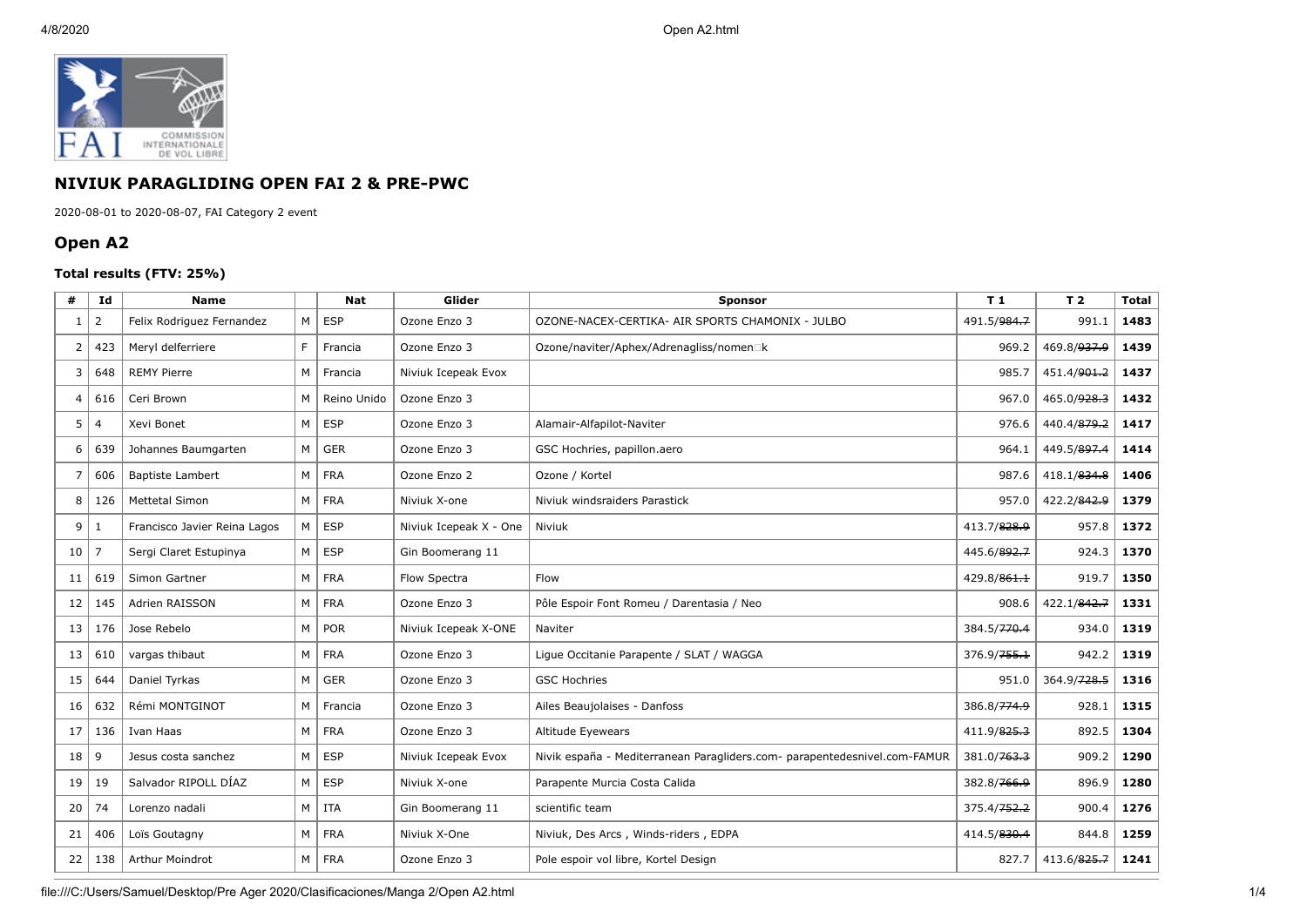| #  | Id       | <b>Name</b>               |   | Nat               | Glider               | <b>Sponsor</b>                                                | T 1                     | T <sub>2</sub> | <b>Total</b> |
|----|----------|---------------------------|---|-------------------|----------------------|---------------------------------------------------------------|-------------------------|----------------|--------------|
| 23 | 424      | Pellissier Simon          | M | <b>FRA</b>        | Niviuk Icepeak X-One | Ressources Parapentes, Niviuk, Orcienes1850                   | 406.8/ <del>815.0</del> | 833.5          | 1240         |
| 24 | 419      | François Cormier          | М | Francia           | Ozone Enzo 3         |                                                               | 406.5/814.5             | 832.2          | 1239         |
| 25 | 651      | Yann livinec              | М | Francia           | Ozone Zeno           |                                                               | 831.8                   | 385.7/770.0    | 1218         |
| 26 | 602      | Lambert Cyril             | М | Francia           | Ozone Enzo 2         |                                                               | 817.3                   | 393.6/785.8    | 1211         |
| 27 | 601      | Jules Croibier            | M | <b>FRA</b>        | Ozone Enzo 3         |                                                               | 381.0/ <del>763.3</del> | 827.7          | 1209         |
| 28 | 617      | Mouquet Nicolas           | М | <b>FRA</b>        | Ozone Enzo 3         | <b>Aplied Materials</b>                                       | 844.4                   | 353.3/705.4    | 1198         |
| 29 | 608      | <b>Constance Mettetal</b> | F | <b>FRA</b>        | Ozone Enzo 3         |                                                               | 819.1                   | 375.5/749.6    | 1195         |
| 30 | 649      | Jacques Fournier          | М | Francia           | Ozone Enzo 3         | Stodeus / woody Valley /parateam                              | 811.2                   | 376.4/751.5    | 1188         |
| 31 | 66       | Andres Agredo Perez       | M | <b>ESP</b>        | Ozone Zeno           |                                                               | 780.1                   | 382.7/764.1    | 1163         |
| 32 | 122      | Victor Boudet             | М | <b>FRA</b>        | Ozone Enzo 3         | Pole espoir vol libre / Pointe Ardennes parapente             | 380.3/762.0             | 777.7          | 1158         |
| 33 | 642      | Peter Kozisek             | М | CZE               | Ozone Enzo 3         | SILP MARRACHOV                                                | 379.1/759.5             | 772.2          | 1151         |
| 34 | 25       | David Villarta            | М | <b>ESP</b>        | Ozone Enzo 3         | VILLARTA Family,                                              | 371.4/ <del>744.1</del> | 770.2          | 1142         |
| 35 | 650      | Boris Plamenov            | M | <b>ESP</b>        | <b>UP Guru</b>       | <b>DPARAPENTE</b>                                             | 371.1/743.5             | 764.3          | 1135         |
| 36 | 53       | Ivan Castro Villate       | М | <b>ESP</b>        | Ozone Zeno           | <b>FVDA</b>                                                   | 367.2/ <del>735.7</del> | 758.5          | 1126         |
| 37 | 24       | Daniel Gonzalez Rizo      | M | <b>ESP</b>        | Niviuk Peak 5        | www.alfapilot.com                                             | 355.5/ <del>712.2</del> | 768.5          | 1124         |
| 38 | 26       | Oriol Cervelló Nogués     | М | <b>ESP</b>        | Ozone Zeno           | Munich Life University                                        | 352.4/ <del>706.0</del> | 763.0          | 1115         |
| 39 | 614      | Florin Iftinca            | M | Rumania           | Ozone Mantra 7       |                                                               | 347.2/695.7             | 752.6          | 1100         |
| 40 | 48       | Rodolfo Pérez Leunda      | M | <b>ESP</b>        | Ozone Zeno           | Fed Vasca Deportes Aereos                                     | 349.4/700.0             | 745.3          | 1095         |
| 41 | 407      | Xavier Laporte            | M | <b>FRA</b>        | Niviuk X-One         | Parapente Family I ligue Occitanie I                          | 242.4/485.6             | 851.4          | 1094         |
| 42 | 28       | Robinson Altieri Sánchez  | M | <b>ESP</b>        | Ozone Enzo 3         | Micartera                                                     | 729.6                   | 335.9/670.6    | 1066         |
| 43 | 625      | Pawel Bedynski            | M | Polonia           | Ozone Zeno           |                                                               | 706.0                   | 354.7/708.1    | 1061         |
| 44 | 629      | Dan Girdea                | М | Suecia            | Ozone Zeno           |                                                               | 221.1/ <del>442.9</del> | 823.4          | 1045         |
| 45 | 400      | Claude LE MELLEC          | М | Francia           | Ozone Zeno           |                                                               | 745.9                   | 290.1/579.2    | 1036         |
| 46 | 3        | Miquel Diaz Ruiz          | М | <b>ESP</b>        | Niviuk Icepeak Evox  | Niviuk                                                        | 139.5/279.4             | 894.6          | 1034         |
| 47 | 158      | Nicolas DINH              | M | <b>FRA</b>        | Ozone Zeno           | Equipe de ligue Occitanie)   Alixa                            | 214.7/430.1             | 818.7          | 1033         |
| 48 | 401      | Lombardi Gregoire         | М | <b>FRA</b>        | Ozone Enzo 3         | pole espoir font romeu / departement AIN / region Rhone Alpes | 768.3                   | 261.7/522.5    | 1030         |
| 49 | 600      | Marek Robel               |   | $M \vert$ Polonia | UP Guru              | www.diagmatic.pl, www.nextbank.ph                             | 204.5/409.8             | 796.8          | 1001         |
| 50 | 38       | Juanma Garcia Guerrero    |   | $M \vert$ ESP     | Mac Para Magus       | Aire y vuelo                                                  | 249.0/498.9             | 745.7          | 995          |
|    | 51   635 | Tim Roche                 |   | $M \vert$ Francia | Niviuk Peak 5        |                                                               | 200.0/ <del>400.8</del> | 778.9          | 979          |
| 52 | 224      | Adria Grau Alvarez        |   | $M \mid ESP$      | Niviuk Peak5         | Niviuk                                                        | 205.9/ <del>412.6</del> | 767.9          | 974          |
|    | 53   182 | Eusebio soares            |   | $M \vert POR$     | Enzo 3               | 3ssolar                                                       | 87.5/175.3              | 866.4          | 954          |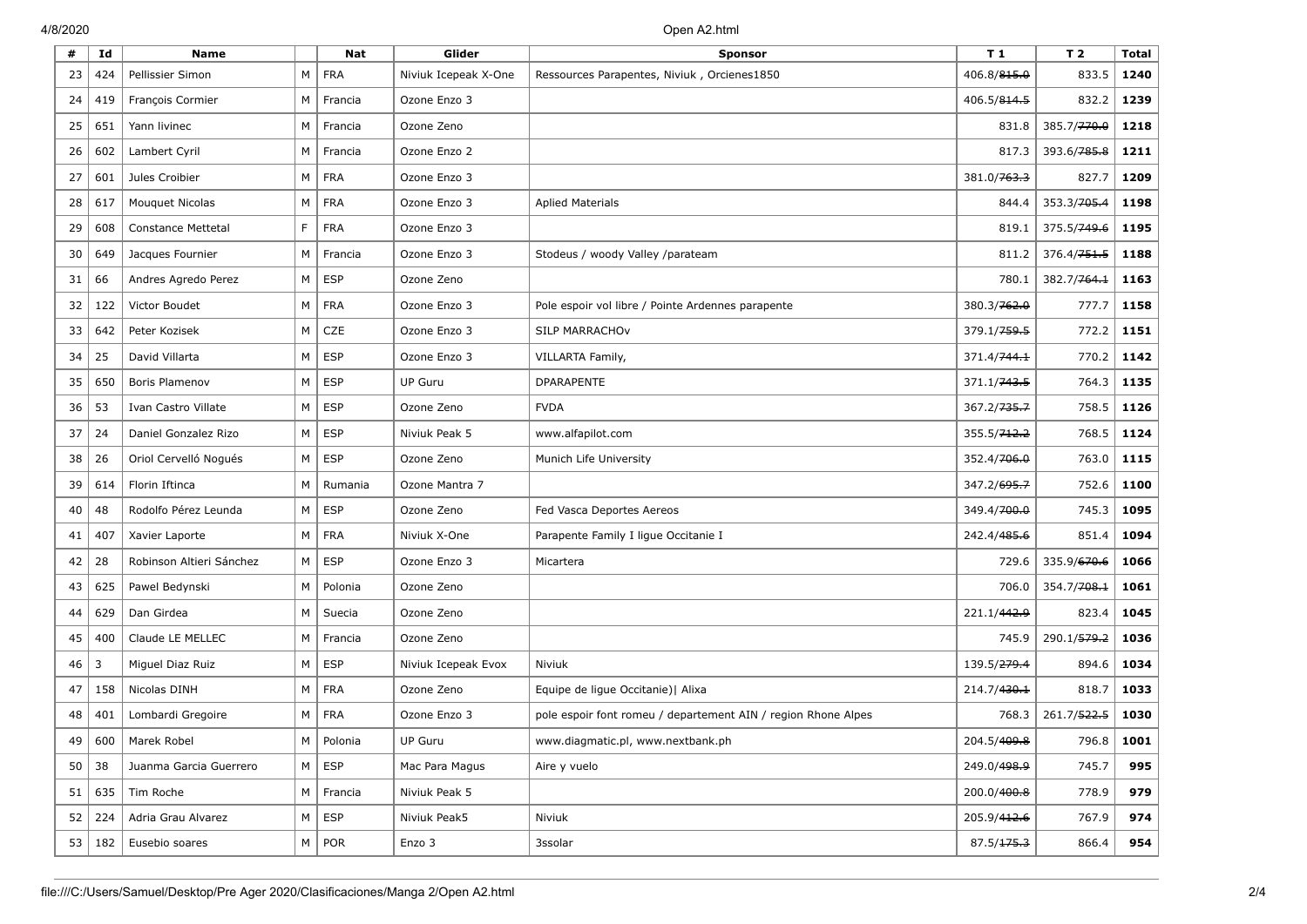| #  | Id         | <b>Name</b>                  |    | Nat              | Glider               | <b>Sponsor</b>                                          | T <sub>1</sub>          | T <sub>2</sub>          | <b>Total</b> |
|----|------------|------------------------------|----|------------------|----------------------|---------------------------------------------------------|-------------------------|-------------------------|--------------|
| 53 | 132        | Carlos Lopes                 | M  | <b>POR</b>       | 777 Gambit           | www.mineiro.com.pt                                      | 177.1/ <del>354.8</del> | 776.5                   | 954          |
| 55 | 329        | Chris Bevins                 | М  | Reino Unido      | Ozone Enzo 3         |                                                         | 186.8/374.2             | 761.7                   | 949          |
| 56 | 624        | jules Perrin                 | M  | <b>FRA</b>       | Ozone Zeno           | fly fat                                                 | 217.3/435.3             | 724.6                   | 942          |
| 57 | 611        | António José Tabanez Fonseca | M  | <b>POR</b>       | Ozone Enzo 3         |                                                         | 98.8/ <del>197.9</del>  | 839.0                   | 938          |
| 58 | 623        | Gilet Valentin               | M  | Francia          | Ozone Zeno           | <b>BGD</b>                                              | 831.2                   | 106.0/ <del>211.7</del> | 937          |
| 59 | 44         | Sergi Ballester Pi           | M  | <b>ESP</b>       | Niviuk Peak 5        |                                                         | 169.0/ <del>338.6</del> | 764.9                   | 934          |
| 60 | 605        | Jan Rentowski                | М  | POL              | <b>UP Meru</b>       | gringofly.com High Adventure UP Paragliders             | 144.2/ <del>288.9</del> | 770.7                   | 915          |
| 61 | 604        | Rémi Bourdelle               | М  | <b>FRA</b>       | Ozone Enzo 3         | Les Ailes du Mont-Blanc                                 | 144.8/ <del>290.2</del> | 754.7                   | 900          |
| 62 | 259        | Matthias Kothe               | M  | <b>GER</b>       | Ozone Enzo 3         | Nordeutsche Gleitschirmschule   KOMAT                   | 14.0/ <del>28.0</del>   | 884.3                   | 898          |
| 63 | 185        | Miki ventaja diaz            | M  | <b>ESP</b>       | NIviuk Icepeak X-one |                                                         | 808.5                   | 86.1/171.8              | 895          |
| 64 | 630        | Martin Kubicek               | М  | CZE              | Ozone Enzo 3         |                                                         | 783.1                   | 88.0/175.7              | 871          |
| 65 | 613        | Frédéric Juvaux              | M  | Francia          | Ozone Enzo 3         | https://opencamp.fr                                     | 95.8/ <del>191.9</del>  | 765.3                   | 861          |
| 66 | 628        | Victor Bergelin              | M  | Suecia           | Ozone Zeno           |                                                         | 94.4/ <del>189.1</del>  | 752.9                   | 847          |
| 67 | 86         | Gorka Uribe Aldekoa          | M  | <b>ESP</b>       | Ozone Mantra 7       | EAKF O FEDERACIÓN VASCA                                 | 138.4/ <del>277.3</del> | 694.0                   | 832          |
| 68 | 410        | Nando Silla Martínez         | M  | ESP              | <b>BGD Cure</b>      | fdacv.com, appifly.org                                  | 94.1/ <del>188.6</del>  | 732.6                   | 827          |
| 69 | 222        | Stephan Hüttermann           | M  | <b>GER</b>       | Ozone Enzo 3         | Worldwidesail                                           | 758.2                   | 20.2/40.4               | 778          |
| 70 | 37         | Juan Maiza Otaño             | M  | <b>ESP</b>       | Gin Leopard          | Federacion Vasca- FVDA                                  | 63.9/128.1              | 707.0                   | 771          |
| 71 | 17         | Xavier Berneda               | M  | <b>ESP</b>       | Ozone Enzo 3         | MunichSports.com - Parashop.es - FlyFox - DuuoShoes.com | 52.8/105.7              | 696.8                   | 750          |
| 72 | 51         | Virgilio Ortiz Martín        | M  | <b>ESP</b>       | Ozone Zeno           | Vinos Fortis Montaraz                                   | 99.0/198.4              | 515.6                   | 615          |
| 73 | 112        | Miguel VILLARTA_MARTINEZ     | M  | <b>ESP</b>       | Skywalk Cayenne 6    | <b>FAMILIA VILLARTA</b>                                 | 462.5                   | 83.1/166.0              | 546          |
| 74 | 156        | Albert Pol Font              | M  | <b>ESP</b>       | Niviuk Ikuma         |                                                         | 138.4/ <del>277.3</del> | 397.2                   | 536          |
| 75 | 647        | Horst Gresch                 | M  | <b>GER</b>       | Ozone Enzo 3         |                                                         | 138.6/ <del>277.6</del> | 368.1                   | 507          |
| 76 | 603        | Lambert Sandy                | F  | <b>FRA</b>       | Gin                  |                                                         | 481.5                   | 11.5/22.9               | 493          |
| 77 | 88         | Gabriel Cañada Estébanez     | M  | <b>ESP</b>       | Windtech Duster      | Windtech Paragliders                                    | 0.0                     | 491.6                   | 492          |
| 78 | 180        | Prune Delaris                | F  | Francia          | Ozone Zeno           | Pole espoir vol libre                                   | 350.8                   | 122.3/ <del>244.1</del> | 473          |
| 78 | 97         | Vallés Milla Pere            | M  | <b>ESP</b>       | UP Meru              |                                                         | 357.1                   | 116.3/ <del>232.2</del> | 473          |
| 80 | 178        | Eva Vinuesa Prieto           | E. | <b>ESP</b>       | Ozone Rush 5         |                                                         | 79.2/ <del>158.7</del>  | 385.3                   | 465          |
|    | $81$   31  | Paco Navarro González        |    | $M \mid ESP$     | Mac Para Magus       | www.aireyvuelo.com                                      | 316.3                   | 140.1/ <del>279.8</del> | 456          |
|    | $82$   214 | Dario Dandeu                 |    | $M \vert$ Italia | Ozone Enzo 3         | Fly-Air3                                                | 298.8                   | 121.6/ <del>242.7</del> | 420          |
| 83 | 317        | Miguel Angel Pifarré Boix    |    | $M \mid ESP$     | Ozone Zeno           | Àger Aventura't                                         | 389.8                   | 15.2/30.3               | 405          |
| 84 | 22         | Gorka Tornos zabala          |    | $M \vert$ ESP    | Ozone Zeno           | <b>FVDA</b>                                             | 282.7                   | 111.7/ <del>223.0</del> | 394          |